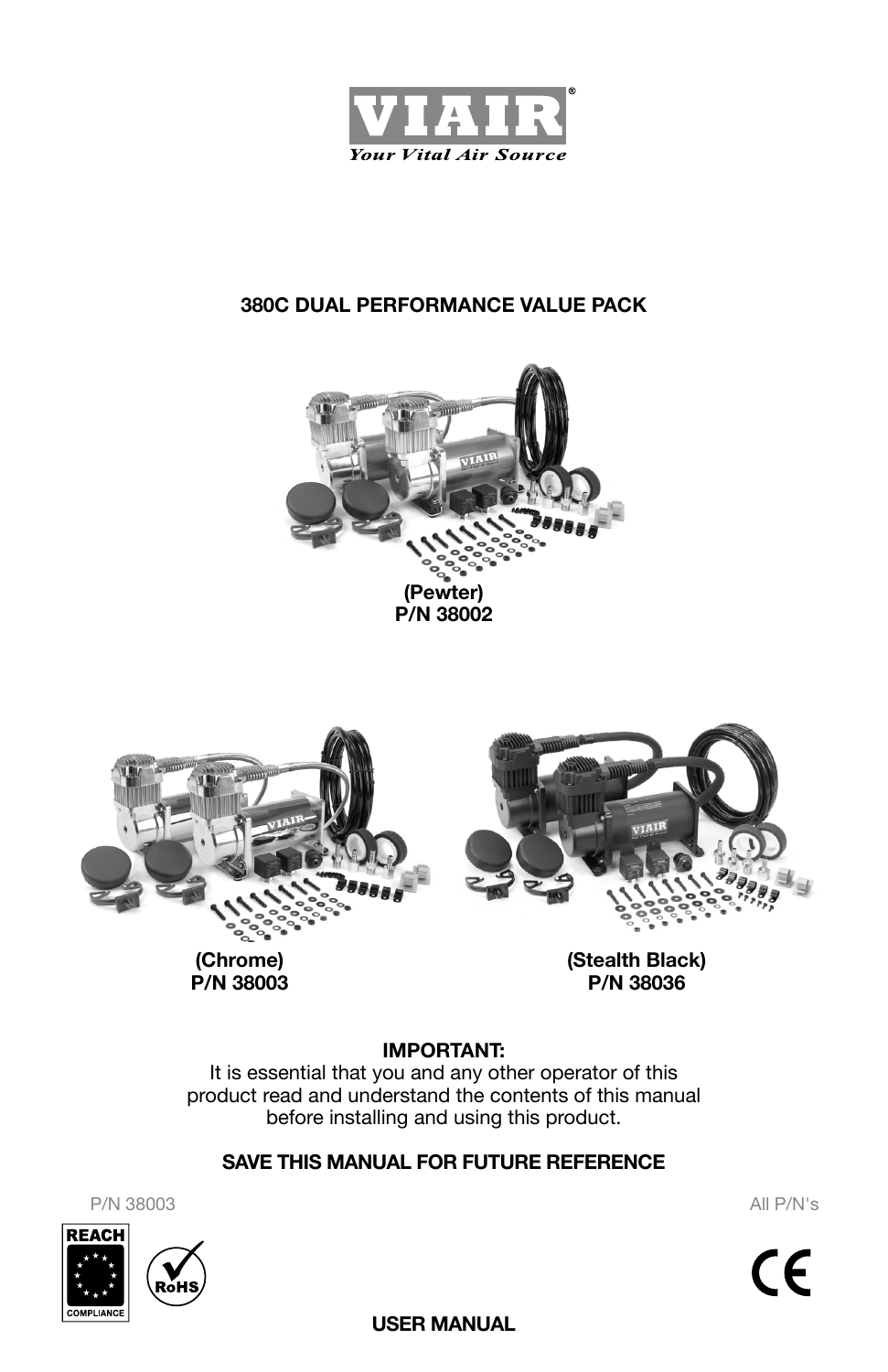# **IMPORTANT SAFETY INSTRUCTIONS**

**CAUTION** - To reduce risk of electrical shock:

- Do not disassemble. Do not attempt repairs or modifications. Refer to qualified service agencies for all service and repairs.
- Do not use this product in an area where it can fall or be pulled into water or other liquids.
- Do not reach for this product if it has fallen into liquid.
- Use compressors with 12-Volt DC systems only.
- This product should never be left unattended during use.

#### **WARNING - To prevent injury:**

- Never allow children to operate compressors. Close supervision is necessary when this compressor is being used near children.
- Compressors will become very HOT during and immediately after use. Do not touch any part of them with bare hands during and immediately after use.
- Do not use this product near flames or explosive materials or where aerosol products are being used.
- Do not operate this product where oxygen is being administered.
- Do not pump anything other than atmospheric air.
- Never use this product while sleepy or drowsy.
- Do not use any tools or attachments without first determining maximum air pressure for that tool or attachment.
- Never point any air nozzle or air sprayer toward another person or any part of the body.
- Each 380C air compressor is equipped with an Automatic Reset Thermal Protector, and can automatically restart after the thermal protector resets. Always cut off power source when thermal protector becomes activated.
- Wear safety glasses or goggles when installing this product.
- Use only in well ventilated areas.

# **INSTALLATION**

Please read and follow the installation instructions carefully to avoid injury or damage to the compressor and your vehicle.

Each of our air compressors and parts have been carefully produced and packaged. Before you begin installation, please familiarize yourself with Installation Parts List (Fig. 1) of this manual.

#### **Guidelines for Selecting Mounting Location:**

The selection of proper mounting location for your air compressor will help ensure a long and trouble free compressor service life. Please pay close attention to the following guidelines:

- 1. Select a FLAT AND SECURE location where the compressors can be mounted.<br>2. To maximize air compressor performance, locate compressor as CLOSE TO TH
- To maximize air compressor performance, locate compressor as CLOSE TO THE BATTERY as possible so that length of positive lead wire required is at a minimum.
- 3. Choose mounting location that is as cool as possible and AWAY FROM HEAT SOURCES. The cooler the ambient temperature the less chance the compressor will overheat.
- 4. These compressors are moisture & splash resistant, but NOT WATERPROOF. Do not mount compressor in locations where the unit is likely to come in contact with water.
- 5. For remote filter mounting, select compressor mounting location where air line can be routed from compressor air inlet to remote inlet air filter. Make sure Remote Inlet Air Filter is located in a dry location, away from the elements.
- 6. You will also want to select compressor mounting location where the leader hose bracket can be mounted to secure the 2 ft. leader hose.
- 7. If it is necessary to mount air compressors further away from the battery, such as inside your vehicle or on the chassis of a pickup, use a minimum 8 AWG positive lead wire for remote installation.
- 8. Do not mount compressor near areas where flammable liquids are stored.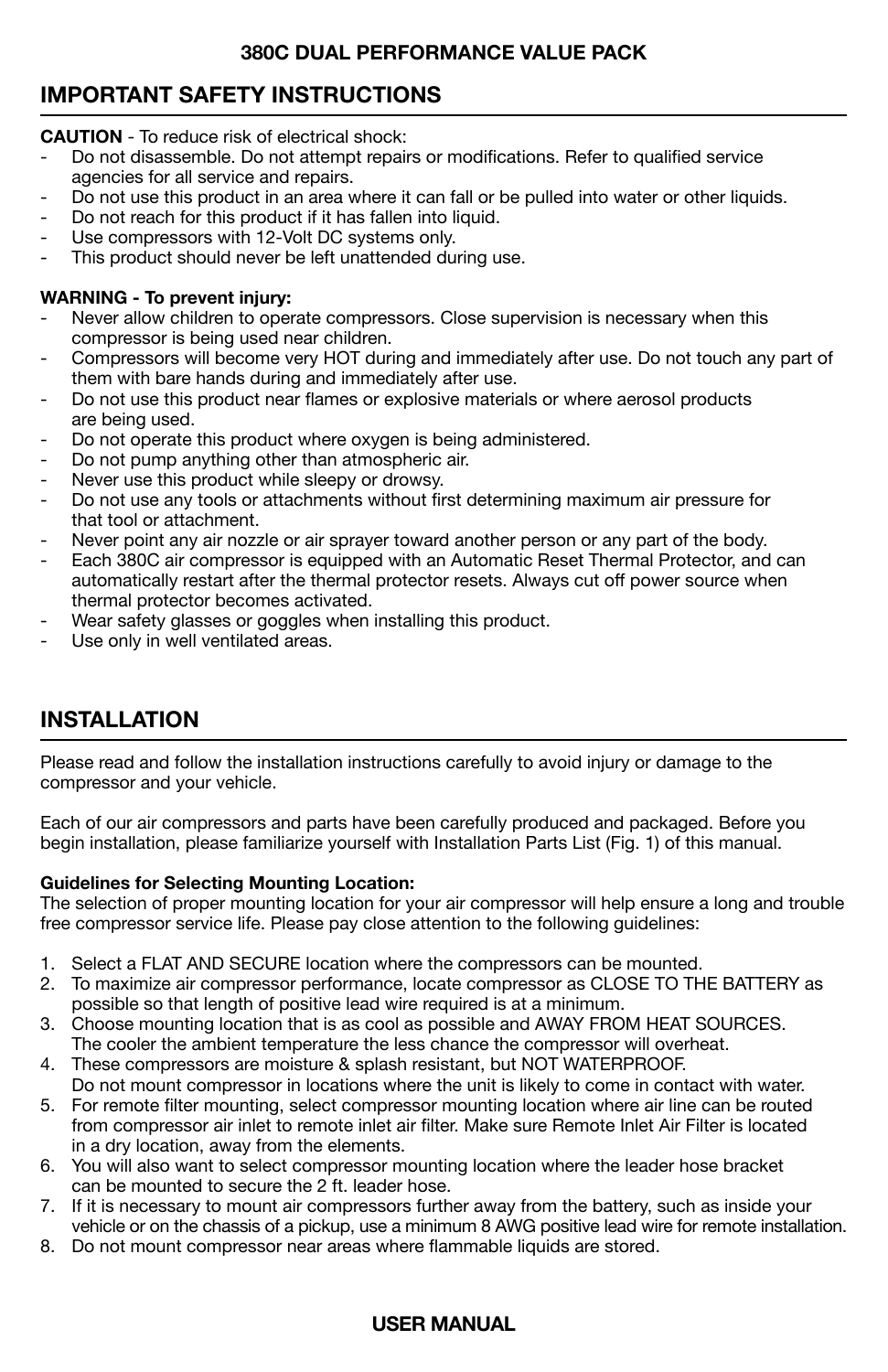# **MOUNTING AND WIRING**

- 1. Disconnect ground cable from vehicle's battery.<br>2. Temporarily position the air compressor in the lo
- 2. Temporarily position the air compressor in the location where it will be mounted.<br>3. Boute ground wire to the negative post of the battery or to an appropriate ground
- Route ground wire to the negative post of the battery or to an appropriate grounding point and cut ground wire to length as needed.
- 4. Mount each air compressor with the four sets of 13/64" (5 mm) bolts, nuts, washers, and locking washers provided. (See Fig. 2 for Mounting Instructions) Use of thread sealant is recommended.
- 5. NOTE: For Remote Inlet Air Filter Installation, refer to Remote Inlet Air Filter Installation Instructions included in the Remote Inlet Air Filter Pack.
- 6. Your air compressors come with heavy duty heat-resistant leader hose with 1/4" fittings. This leader hose is designed to prolong the life of your air line. Do not remove the leader hoses from the air compressors.
- 7. IMPORTANT: Please note, the leader hose that came with your compressor may have a built-in inline check valve. Do not remove inline check valve from leader hose.
- 8. Select proper location to mount leader hose with hose bracket provided. Avoid locations where leader hose may become tangled with wires and other hoses.
- 9. To mount hose bracket, drill hole with 3/16" drill bit and push self–anchoring hose bracket pin into hole. Route leader hose through hose bracket and secure hose by pressing bracket clamp into locked position.
- 10. To remove hose from the hose bracket, simply press down on the hose clamp release tab to release bracket clamp. (Fig. 3)
- 11. Connect compressor positive lead wire to one of the leads of your pressure switch.
- 12. Make sure that your compressor setup is properly fused. Both compressors will pull no more than 46-Amps peak.
- 13. Always locate fuse as close as possible to power source.
- 14. Before connecting to power source, re-check to make sure that all connections are made properly.
- 15. Connect and test compressor system by running the compressor for a short time to build up pressure in your air tank.
- 16. Once air pressure reaches preset cut out pressure of your pressure switch, the compressor will shut off. Inspect all air line connections for leaks with soap and water solution. If a leak is detected, the air line may not be cut squarely or pushed all the way in. Repair connections as needed.

# **(Fig. 1) 380C Compressor Installation Parts List:**





- B. Mounting Bolts (4pcs.) x2
- C. Flat Washers (8pcs.) x2
- D. Locking Washer (4pcs.) x2
- E. Nuts (4pcs.) x2<br>F. 1/4" NPT F x 1/
- $1/4$ " NPT F x  $1/2$ " Barbed Fitting (1pc.) x2
- G. 1/4" NPT M x 1/2" Barbed Fitting (1pc.) x2
- H. Air Line Clips (3pcs.) x2<br>I. Screws (3pcs.) x2
- Screws (3pcs.) x2
- J. Remote Inlet Air Filter with Filter Element (1pc.) x2



J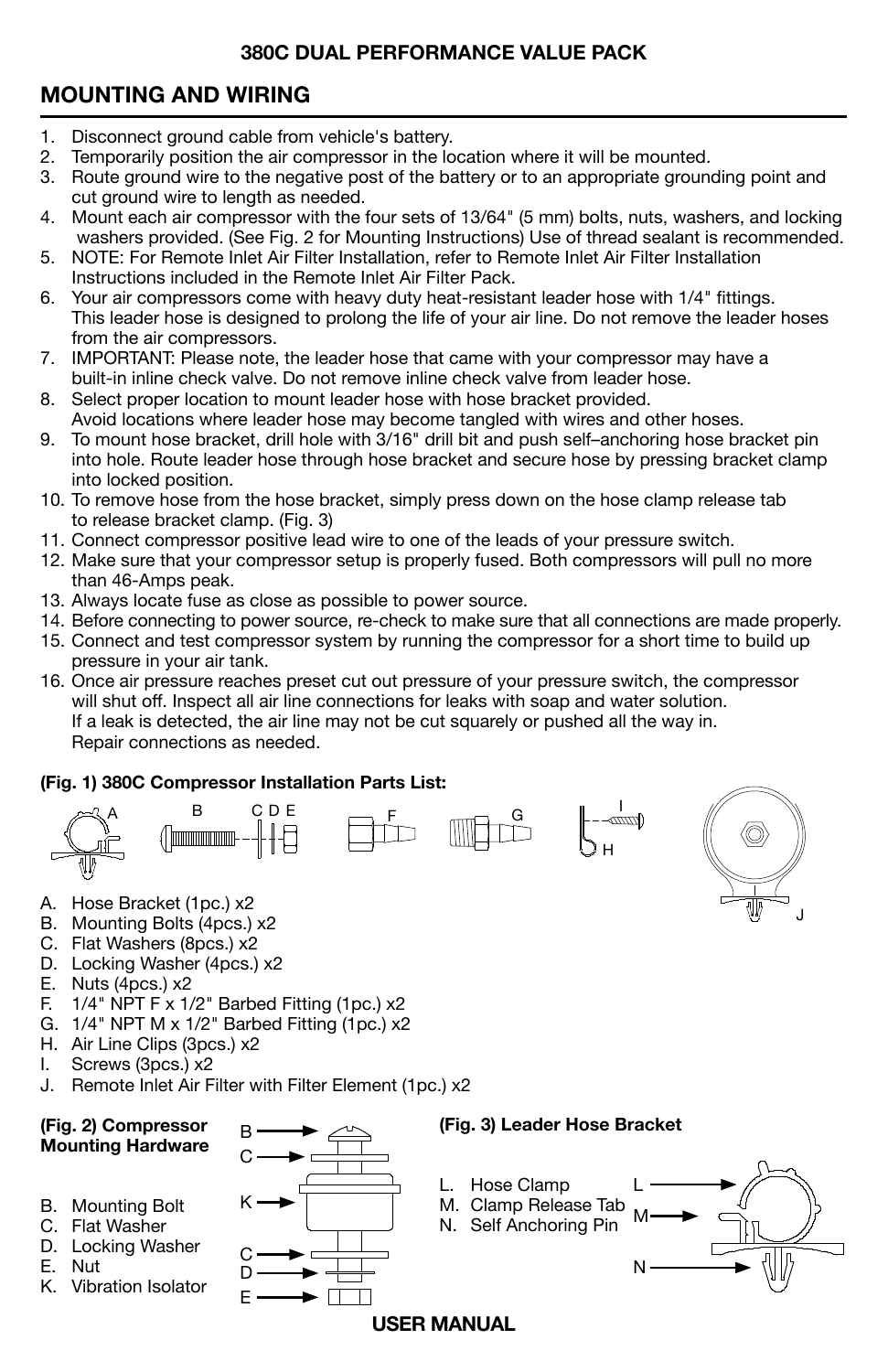# **OPERATING INSTRUCTIONS**

- 1. IMPORTANT: Always operate the compressors at or below the MAXIMUM PRESSURE RATING of the compressor (200 PSI).
- 2. Always observe the MAXIMUM DUTY CYCLE of the air compressor. Refer to Compressor Applications and Specifications Sections of this manual for details. Operation exceeding maximum pressure ratings and/or duty cycle will result in damage to the air compressor.
- 3. Your air compressors are equipped with AUTOMATIC THERMAL OVERLOAD PROTECTORS. This feature is designed to protect the air compressor from overheating and causing permanent damage. The thermal overload protector will automatically cut power to your air compressor should the internal operating temperature of the air compressor rise above safe levels during excessive use.
- 4. Should at any time during use, your air compressors automatically shut off, do not attempt to restart them. Cut power to the air compressor. The automatic thermal overload protector will automatically reset when internal temperature of the air compressor drops below safe levels. After allowing air compressor to cool off for about 30 minutes, you can safely resume use of the air compressor.
- 5. To prevent discharge of your vehicle's battery, we recommend that you keep the vehicle's engine running while operating air compressors.
- 6. ONLY OPERATE AIR COMPRESSORS IN WELL-VENTILATED AREAS.
- 7. Compressor performance is enhanced when operating compressor with vehicle's engine running. 8. INSTALLATION TIP:
	- Always plumb your system using a separate tank port for each compressor leader hose. This can improve flow performance.

# **MAINTENANCE & REPAIRS**

- 1. Periodically check all electrical, fittings connections. Clean and tighten as needed.
- 2. Periodically check all mounting screws. Tighten as needed.
- 3. Replace Air Filter Element periodically. Replacement frequency depends on operating frequency and operating environment. For frequent use in dusty environments, we recommend that you replace air filter element once a month.
- 4. Regularly clean dust and dirt from compressor cooling fins and motor housing.
- 5. Your air compressor is equipped with a permanently lubricated, maintenance-free motor. Never try to lubricate the compressor.
- 6. All repairs should be performed by Manufacturer or Manufacturer's Authorized Service Agencies only.

#### **CAUTION:**

Never touch the air compressor or fittings connected to the air compressor with bare hands during or immediately after use. The leader hose and fittings connected to leader hose will become very HOT during and after use. If necessary, wear heat resistant gloves to handle fittings, air line, and leader hose.

# **SPECIFICATIONS**

- Part No. 38002 / Dual 380C Value Pack/Pewter (CE Certified)
- Part No. 38003 / Dual 380C Value Pack/Chrome (CE Certified)
- Part No. 38036 / Dual 380C Value Pack/Stealth Black (CE Certified)

Motor Voltage: 12-Volts Max.-Amperage - Single: 23-Amps Max.-Amperage - Combined:<br>Motor Type: Horsepower: 1/4<br>Max. Working Pressure: 1988 1999 1999 1999 Max. Working Pressure: (200 P)<br>Max. Duty Cycle (@ 72°F & 100 PSI): (200 100%) Max. Duty Cycle (@ 72°F & 100 PSI):  $\frac{100\%}{2}$ <br>Minutes On/Off (@ 72°F & 100 PSI): Continuous Minutes On/Off (@ 72°F & 100 PSI): Continuous Continuous Continuous Continuous Continuous Continuous C<br>Max Duty Cycle (@ 72°F & 200 PSI): 55% Max. Duty Cycle (@ 72°F & 200 PSI): 55%<br>Max. Restart Pressure: 1999 200 PSI Max. Restart Pressure: 200 PSI Max. Ambient Temperature: 158°F<br>Min. Ambient Temperature: 1999 -40°F Min. Ambient Temperature: -40°F Auto. Reset Thermal Protection: Yes Ingress Protection Rating:

Permanent Magnetic<br>1/4 **USER MANUAL**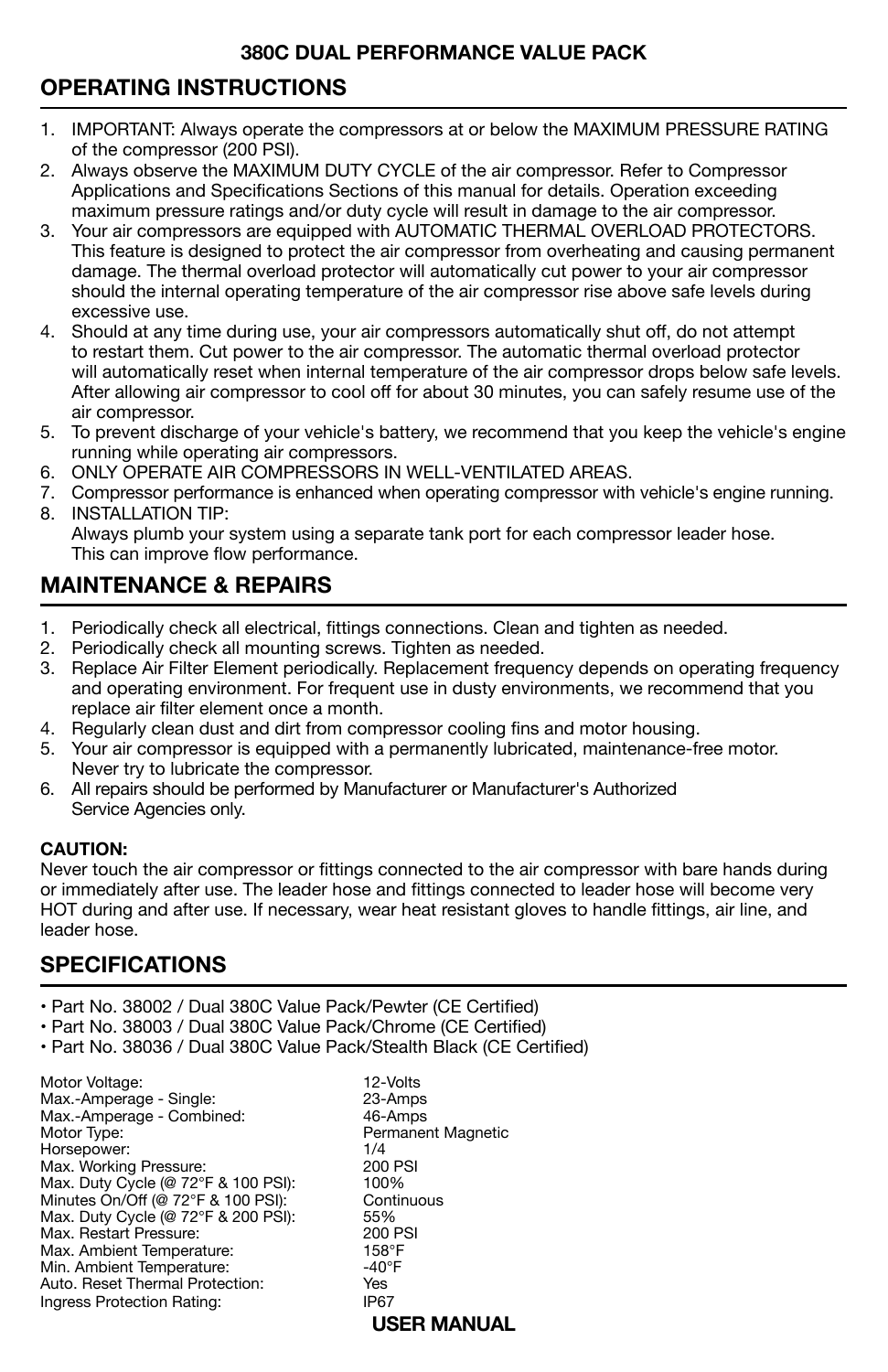## **COMPRESSOR APPLICATION GUIDE**

To ensure that you get the highest level of satisfaction from your compressor's performance, refer to information below:

#### **VIAIR® COMPRESSOR REFERENCE CHART**

| <b>COMPRESSOR SERIES</b> | <b>DUTY CYCLE</b> | <b>MAX. WORKING PRESSURE</b> |
|--------------------------|-------------------|------------------------------|
|                          | (100 PSI @ 72°F)  |                              |
| 090 SERIES               | <b>120 PSI</b>    | 9%                           |
| 092 SERIES               | <b>120 PSI</b>    | 9%                           |
| 095 SERIES               | <b>120 PSI</b>    | 9%                           |
| 097 SERIES               | 130 PSI           | 10%                          |
| 098 SERIES               | 130 PSI           | 10%                          |
| 100 SERIES               | 130 PSI           | 15%                          |
| 250 IG SERIES            | <b>150 PSI</b>    | 100%                         |
| 275 SERIES               | <b>150 PSI</b>    | 25%                          |
| 280 SERIES               | <b>150 PSI</b>    | 30%                          |
| 310 SERIES               | <b>200 PSI</b>    | 100%                         |
|                          |                   | 55% @ 200 PSI                |
| 325 SERIES               | <b>150 PSI</b>    | 33%                          |
| 330 IG SERIES            | <b>150 PSI</b>    | 100%                         |
| 350 SERIES               | <b>150 PSI</b>    | 100%                         |
| 380 SERIES               | 200 PSI           | 100%                         |
|                          |                   | 55% @ 200 PSI                |
| 400 SERIES               | <b>150 PSI</b>    | 33%                          |
| 420 SERIES               | <b>150 PSI</b>    | 33%                          |
| 425 SERIES               | <b>175 PSI</b>    | 33% @ 175 PSI                |
|                          |                   | 50%                          |
| 444 SERIES               | <b>200 PSI</b>    | 100%                         |
|                          |                   | 50% @ 200 PSI                |
| 450 SERIES               | <b>150 PSI</b>    | 100%                         |
| 450 IG SERIES            | 150 PSI           | 100%                         |
| 460 SERIES               | 150 PSI           | 100%                         |
| 480 SERIES               | <b>200 PSI</b>    | 100%                         |
|                          |                   | 50% @ 200 PSI                |
| 485 SERIES               | <b>200 PSI</b>    | 100%                         |
|                          |                   | 100% @ 200 PSI               |
|                          |                   |                              |

#### **ABOUT COMPRESSOR DUTY CYCLE:**

Duty cycle refers to the amount of time a compressor can be
operated in a given time period at 100 PSI, and a standard ambient temperature of 72° F. It is commonly expressed in percentage format: Compressor on time  $\div$  (on time  $+$  off time) = Duty Cycle%.

| <b>MINUTES ON /</b>      |
|--------------------------|
| <b>MINUTES OFF</b>       |
| 5 Min. On / 55 Min. Off  |
| 6 Min. On / 54 Min. Off  |
| 9 Min. On / 51 Min. Off  |
| 12 Min. On / 48 Min. Off |
| 15 Min. On / 45 Min. Off |
| 18 Min. On / 42 Min. Off |
| 20 Min. On / 40 Min. Off |
| 30 Min. On / 30 Min. Off |
| 1 Hour Run Time          |
|                          |

**NOTE:** All compressors, regardless of rated duty cycle, require sufficient rest time in between cycles to allow for partial or complete heat dissipation. Heat dissipation rates may vary depending on ambient temperatures and operating conditions.

#### **ABOUT RATED WORKING PRESSURE:**

To ensure trouble free service life of your compressor, always operate compressor within rated working pressure of the compressor. Never use a pressure switch with a higher cut-off pressure than compressor's rated working pressure.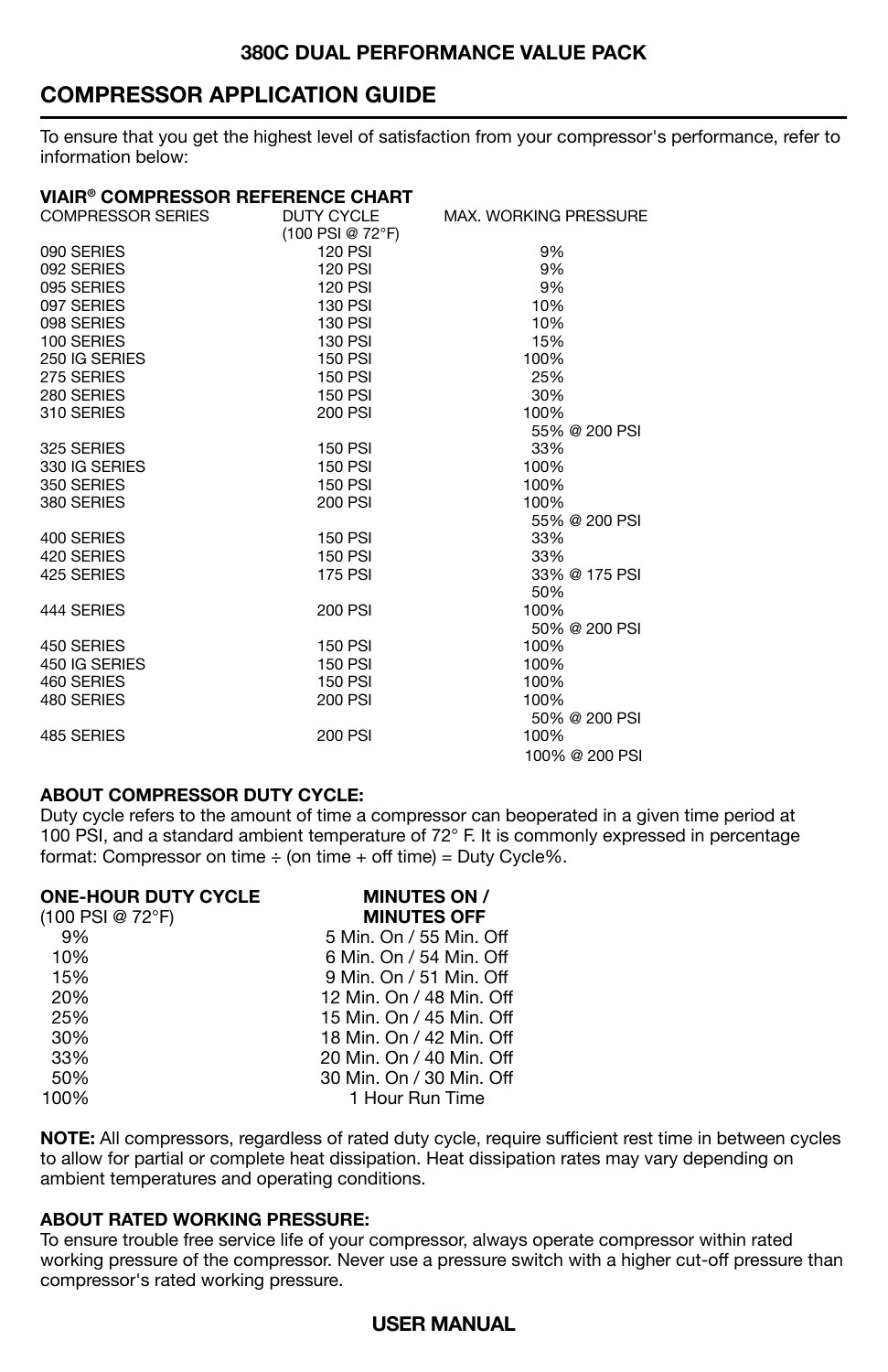# **TROUBLESHOOTING GUIDE:**

| <b>PROBLEM</b>                                                                | POSSIBLE CAUSE(S)                                                                                                         | <b>CORRECTIVE ACTION</b>                                                                                                                                                                                                                                                                                        |
|-------------------------------------------------------------------------------|---------------------------------------------------------------------------------------------------------------------------|-----------------------------------------------------------------------------------------------------------------------------------------------------------------------------------------------------------------------------------------------------------------------------------------------------------------|
| Tank pressure drops when<br>compressor(s) shut off                            | 1. Loose drain cock<br>2. Check valve leaking<br>3. Loose connections                                                     | 1. Tighten drain cock<br>2. Replace check valve or<br>compressor(s)<br>3. Check all connections with<br>soap and water solution and<br>tighten                                                                                                                                                                  |
| Compressor runs<br>continuously and air flow<br>lower than normal             | 1. Excessive air usage<br>2. Loose connections<br>3. Worn piston ring or inlet<br>valve.<br>4. Clogged air filter element | 1. Decrease air usage<br>2. Check all connections with<br>soap and water solution and<br>tighten.<br>3. Repair or replace compressor<br>4. Replace air filter element                                                                                                                                           |
| Compressor runs<br>continuously causing safety<br>valve (if equipped) to open | 1. Bad pressure switch<br>2. Defective safety valve                                                                       | 1. Replace pressure switch<br>2. Replace safety valve                                                                                                                                                                                                                                                           |
| Excessive moisture in<br>discharge                                            | 1. Excessive water in air tank<br>2. High humidity                                                                        | 1. Drain tank, tilt tank to drain.<br>Drain tank more frequently<br>2. Move compressor to area<br>with less humidity, or use air<br>line filter.                                                                                                                                                                |
| Compressor will not run                                                       | 1. No power, or power switch<br>in OFF position<br>2. Blown fuse<br>3. Motor overheats<br>4. Faulty pressure switch.      | 1. Make sure compressor<br>switch is ON<br>2. Disconnect compressors<br>from power source, replace<br>fuse. (Refer to Specifications<br>section for correct fuse-<br>Amperage.)<br>3. Let compressors cool off for<br>about 30 minutes to allow<br>thermal overload switch reset.<br>4. Replace pressure switch |
| Thermal overload protector<br>cuts out repeatedly                             | 1. Lack of proper ventilation or<br>ambient temperature too high<br>2. Compressor valves failed                           | 1. Move compressor to well<br>ventilated area, or area with<br>lower ambient temperature<br>2. Repair or replace compressor                                                                                                                                                                                     |
| Excessive knocking or<br>rattling                                             | 1. Loose mounting bolts<br>2. Worn bearing on eccentric or<br>motor shaft<br>3. Cylinder or piston ring is worn           | 1. Tighten mounting bolts<br>2. Repair or replace<br>compressor<br>3. Repair or replace<br>compressor                                                                                                                                                                                                           |

#### **CAUTION: NEVER DISASSEMBLE COMPRESSOR WHILE COMPRESSOR IS PRESSURIZED.**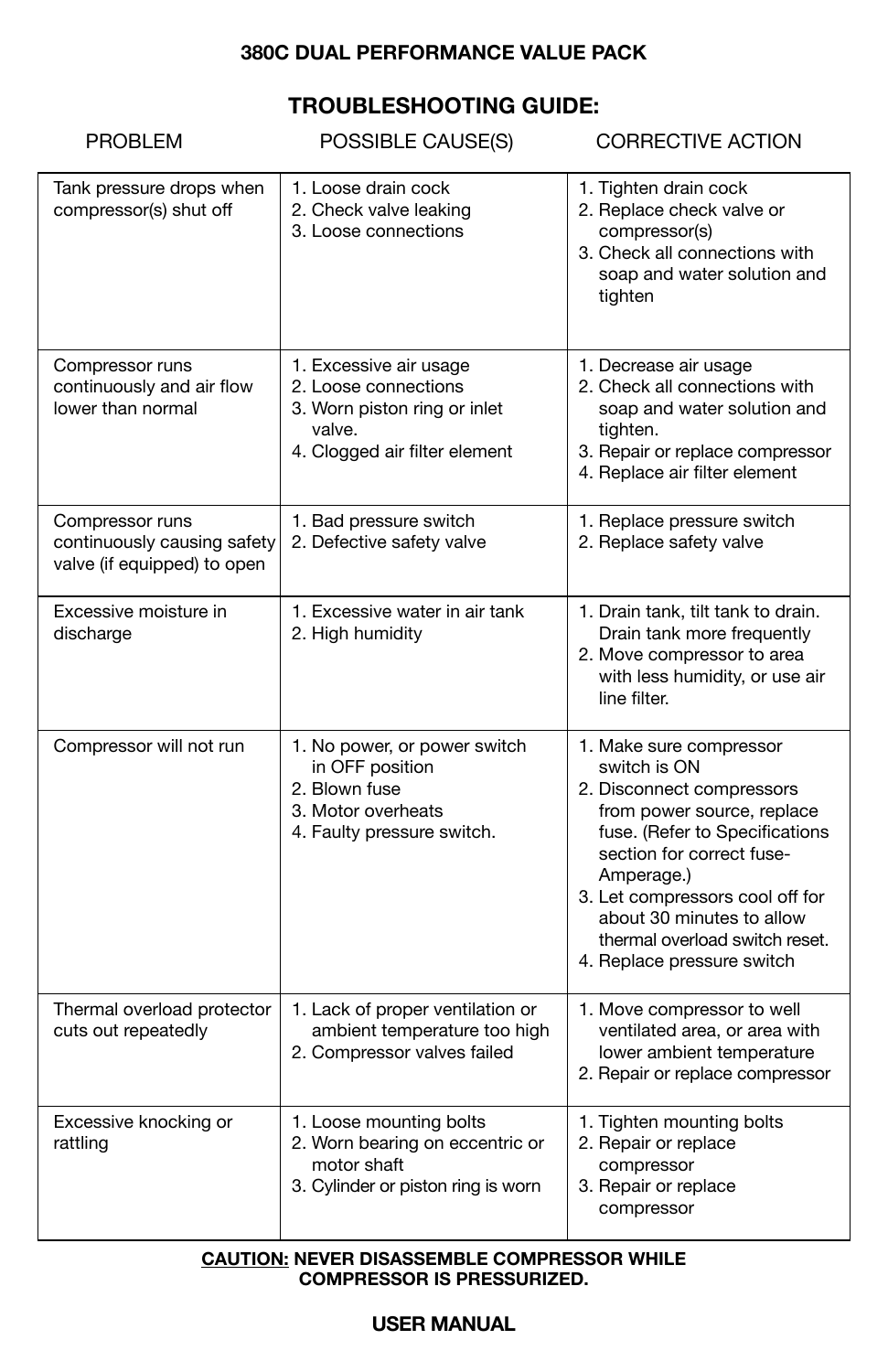### **Wiring Diagram:**

*(Fuse Not Included)*